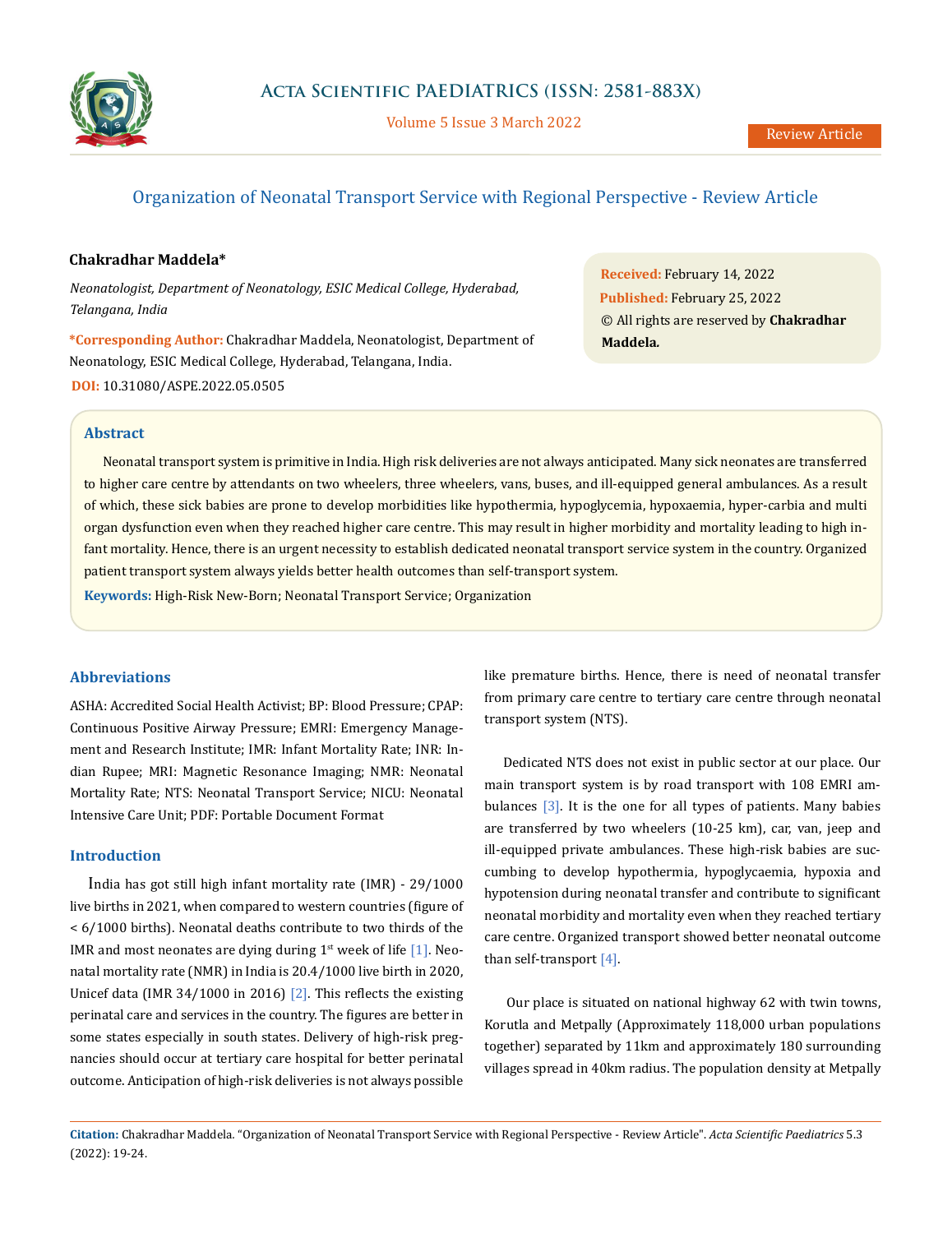and Korutla is 1900/Km2 or 4900/sq.mi and 2900/Km2 or 7500/ sq.mi [5]. Ten to fifteen percent of villages are outreach (tribal Thandas) and not well connected with all seasonal roads.

Approximately > 5000 deliveries per annum are taking place in our area. Out of this, 60-65% deliveries taking place in two government regional area hospitals and the remaining 35-40% deliveries occurring in local maternity nursing homes. It is good to have a level 3 NICU for regional needs. There is a high scope and need for establishing a neonatal transport service (NTS), at least two. There is a necessity for creating public awareness and optimum utilization of NTS services.

There is regional shortcoming of resource deficiency - men, machines and money. The NTS should be patient friendly and cost effective.

- Men: Human resources are vital for running the NTS system. Specialized trained personnel like neonatal transport nurses, fellows, and respiratory therapist are deficit in number. Available personnel are reluctant to work in urban-rural India.
- Machines: Vehicles and transport equipment as in use in west/developed nations cannot be used in our locality due to high initial cost and maintenance. Indigenous cost-effective equipment is affordable.
- **Money**: Financial management is important for success of any organization. Funding can be partnership based- public and private, third party, charity or individual. It includes wages - daily and monthly, purchase and maintenance of vehicles and equipment, purchase of medication, insurance, administrative expenses, expenditure for continuing staff education and communication.

# **Types of neonatal transport**: can be classified as follows

- • Home to health care facility (home deliveries)
- Intra-hospital transport (delivery room/theatre to NICU)
- Inter-hospital transport-
- Transport for specialist care management like surgical, cardiac, neurological services etc.
- • Retrieval from level 1 to level 3 NICU.
- • Reverse transport returning from level 3 care centre to level 1 care centre after management.

Transfers in case of cot capacity issues.

# **Commonly available ambulance vehicles in India Minivan**

Affordable cost-effective vehicles for a journey upto 200 km. The disadvantage of these vehicles is lesser space available for placing transport incubator, neonatal equipment, patient attendants and performing procedures

- **Maruti omni ambulance:** Petrol variant with mileage of 16.8kmph, cost 3.06Lakhs INR (Indian rupee). This vehicle can be used for in-utero transfer of stable pregnant mother and attendants and transfer of stable infants for diagnostic evaluation, elective procedures and surgeries.
- Maruti suzuki Eeco Ambulance: Petrol variant with mileage 15.1kmph and costs 6,16,875/- INR. This vehicle from same Maruti automobile maker's but relatively more spacious than Omini variant.

# **Minitruck**

These vehicles have advantage over minivans like - more space available for staff, patients, equipment and performing procedures. A longer journey upto 300km or more can be done. Initial purchase cost is relatively high for these vehicles. Example -

- Force trax ambulance: Cost 14 24 lakhs INR, diesel variant, mileage 17 kmpl
- Tata winger ambulance: Diesel variant, 15 22.72 lakhs INR.
- Mahendra bolero ambulance: Diesel variant, mileage 12.5 kmpl, 6.87 - 8.89 lakhs INR.

The ambulance vehicles should pass and withstand 10G force in all directions. Ambulances are allowed to drive at higher speed than permissible road limits by NHS (but not more than 20kmph) [6]. The transport incubator trolley is positioned on offside for space management and well utilisation.

#### **Neonatal transport team**

Transport team leader is usually a neonatal physician. The other members include neonatal advanced nurse practitioner or neonatal transport coordinator, neonatal transport nurse, respiratory therapist and ambulance crew. Neonatal nurse/transport nurse/ respiratory therapist is deficit in number and can be substituted with a trained neonatal transport nurse, male or female/midwife/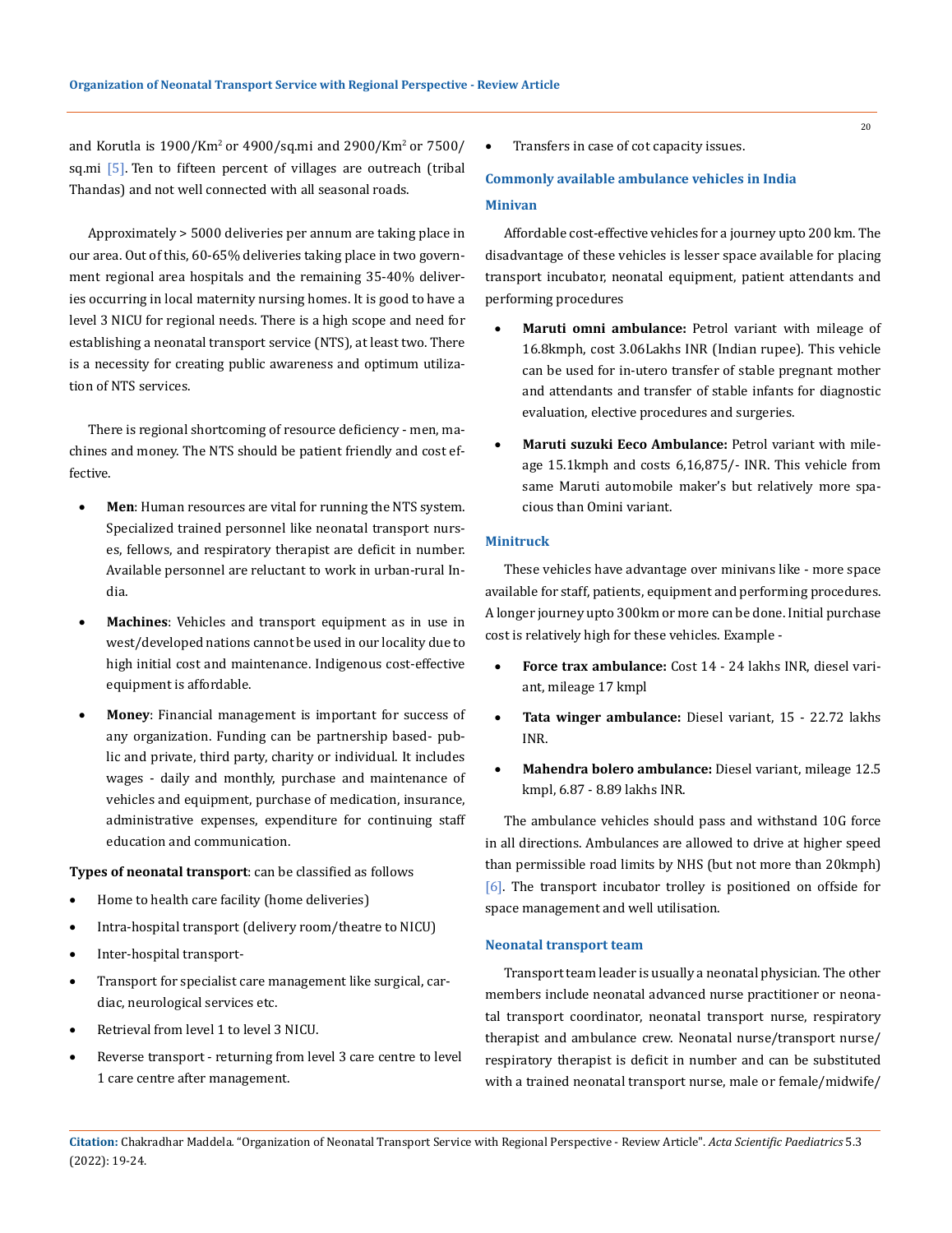ASHA (Accredited Social Health Activist -by Government of India) worker from community and ambulance crew.

- The team leader and his members should exhibit the following qualities [7]
- Ability to work as a team member and as an individual.
- Possess and perform neonatal care skills (resuscitation and stabilisation) when required and ability to take complex decisions.
- Possess excellent communication skills.
- Ability to work in stressful conditions and possess and exhibit crisis management skills.
- Ability to perform clinical procedures.

### **Vehicle and equipment**

A transport vehicle should be provided with specified weight, fixations, power and gas provisions (two cylinders that last for more than two hours). Power from two alternate modes like generator and inverter should be available to run the equipment. Ambulance should be fitted with cot rails and fixations, fastening belts for equipment, adequate power adapters, ambient environment with thermal control, permissible noise and vibration, infection control, safety measures and insurance coverage for all passengers  $[8]$ .

### **Specific equipment**

Transport incubators - cost effective, indigenously made ones are preferred -

- Medilap ICB 101 costs INR 1.6 lakhs/unit.
- AKL surgical and medical equipment's -INR 1.05 lakhs/unit.
- Meditrin NT System INR 55,000/unit.

Other essential equipment

- Portable CPAP/transport ventilator
- • Multi-para monitor
- • Non-invasive blood pressure monitor
- • Resuscitation equipment
- • Pulse -oximetry
- • Syringe pumps
- Suction pump battery operated slow suction and manual suction
- • Oxygen-air blender
- • Digital thermometer
- Glucometer with gluco-strips
- Blood gas analyser.

### **Other equipment**

Power backup from alternate sources should be available like electric generator/inverter, electric adapters in sufficient number and minimum of two oxygen gas cylinders.

### **Medications**

Normal saline, ringer lactate, 10% and 25% dextrose, calcium gluconate, phenobarbitone, adrenaline - prefilled syringe in 1:10,000 dilution, dopamine, dobutamine, midazolam, morphine, fentanyl, sodium bicarbonate and surfactant.

### **Maintenance of ambient ambulance atmosphere [9]**

- Place the incubator trolley in offline for better space availability.
- Additional lighting, vibration and sound insulation. Driving the ambulance in a steady pace (prevention of acceleration and deceleration) during transport.
- Optimum stabilization of infant before transfer-surfactant administration, well securing endotracheal tube, initiation of ventilation and management of hypotension and shock.
- Anticipate clinical destabilization as in case of pneumothorax. Drain pneumothorax before transporting the baby.

### **Organization of neonatal transport**

This can be achieved with following - a) training and assessment b) communication and documentation c) stabilization and care d) quality governance and e) legal issues.

### **Training and assessment**

Training and education should be central theme for personnel involved in neonatal transfers. Training should include the following [9]

- Operation of transport equipment. Knowledge of transport physiology
- Inter-personnel and team co-ordination during transfer.
- • Skills in neonatal resuscitation and stabilisation.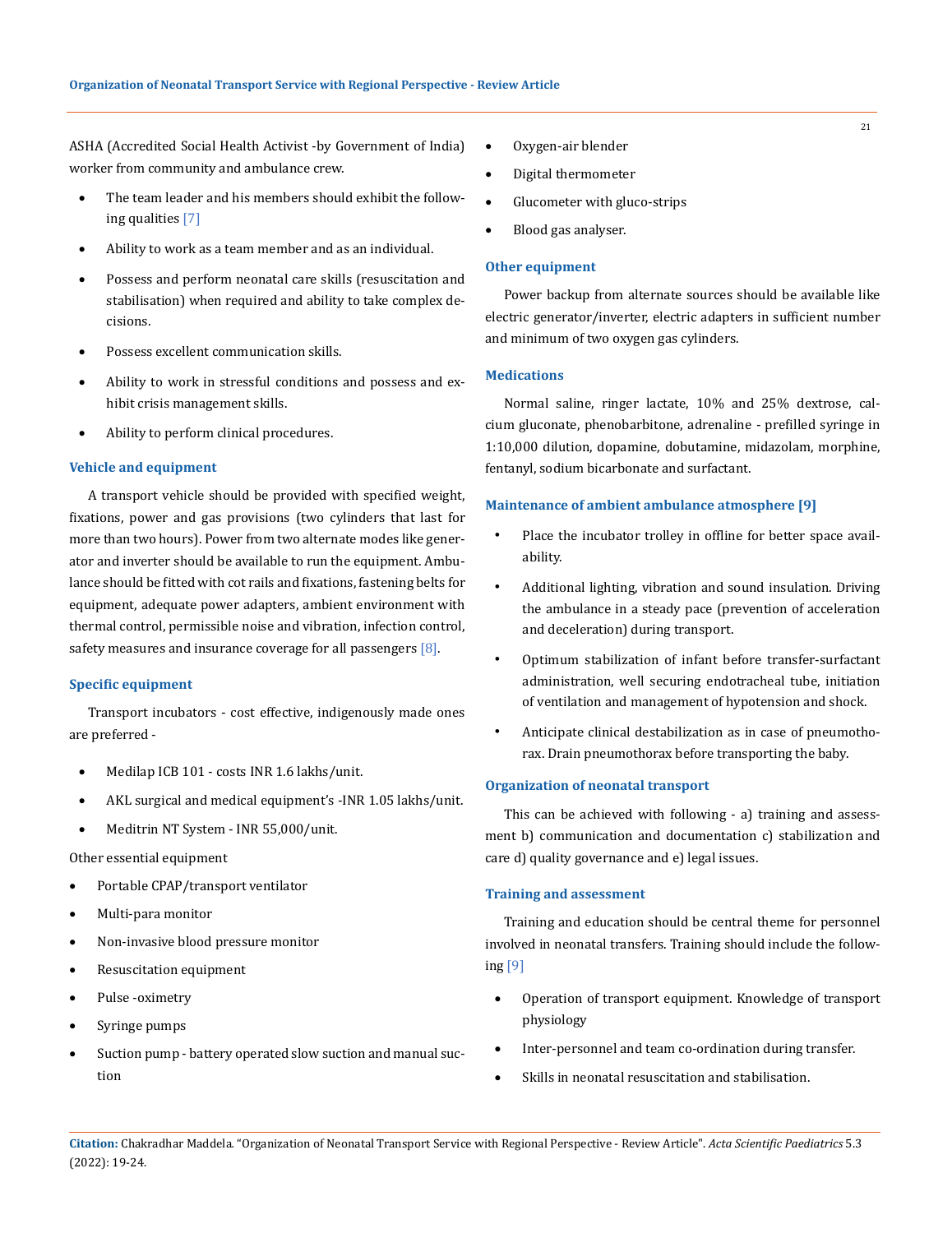- Communication skills with individuals and higher authority.
- Continuous education on skills maturation case scenarios, simulation-based training, equipment operation, Objective based structured clinical examinations.

### **Documentation**

The supporting staff at referring and receiving units should prepare necessary documents/PDF files [10]

- Copies of ante-natal, intra-natal records.
- New-born case history and clinical findings at birth and later.
- Medications and procedural records. X-rays and lab records.
- Ultra-sound and MRI images and reports.
- Address maps and telephone and mobile numbers of parents, referring unit and receiving unit.
- Parents consent form and referral forms.
- Evidence of verbal and written documentation of hand-over.

### **Communication and handover**

It is exchange of information between persons and parties - referring unit, receiving unit including transport team and patient's family. The success of NTS depends on effective communication between the referring and receiving units. This is specially important when transport is taking place from remote and rural place (11). A dedicated telephone line or mobile phone should be maintained for this purpose.

**Communication with the referring unit**: Should include introduction of team leader and members, name and address of receiving unit, patient details in a structured form [11]

- S Situation main problem, reason for transfer.
- B Background maternal and new-born history.
- A Assessment of clinical condition by examination and lab findings.
- R Request/recommendations advice for further stabilisation and evaluation.

**Communication with family and parents**: The following things should be discussed with parents

- Clinical status and severity of illness
- Time, type and mode of transport.
- • Facilities and level of care at receiving centre
- Name, contact phone number and address of receiving centre.
- Care and procedures during transport.
- • Cot availability and reservation at receiving centre.

#### **Stabilization**

Physiological stabilisation of sick infant should be carried out by the transport team at referring centre by structured protocols - 'TABCDE' or 'STABLE' (16). The aim is to restore physiological equilibrium like normothermia, euglycemia, management and prevention of hypoxia, acidosis and hypotension, surfactant administration, assisted ventilation and improving organ perfusion [12].

### **Clinical assessment**

Infant should be assessed with STABLE or TABCDE protocol

- S Sugar blood glucose should be tested with Glucometer and treated if found hypoglycaemic with 10% 2.5ml/kg as bolus dose.
- • T Temperature should be checked with digital thermometer, both core and peripheral. Normothermia should be maintained by available methods like transport incubator, phase gel mattress, Kangaroo mother care (KMC), plastic bag, thermocol box etc
- A Assisted ventilation check airway and breathing, keep neck in neutral position, suction, assess breathing and decide need for intubation and assisted ventilation.
- B Blood pressure (BP) record BP by invasive/non-invasive/Doppler mode. If found in hypotension, treat with normal saline bolus 10-20ml/kg and need for inotrope infusion.
- L Lab workup collect and send blood for quick lab reports - blood gas analysis etc
- E Emotional support to parents and family and keep ready equipment and ambulance for transfer.

### **Tabcde**

- T Temperature
- A Airway management
- B Breathing assessment and ventilation.
- • C Circulation evaluates perfusion by capillary refill time, heart rate, BP, urine output, sensorium, spontaneous activity.

**Citation:** Chakradhar Maddela*.* "Organization of Neonatal Transport Service with Regional Perspective - Review Article". *Acta Scientific Paediatrics* 5.3 (2022): 19-24.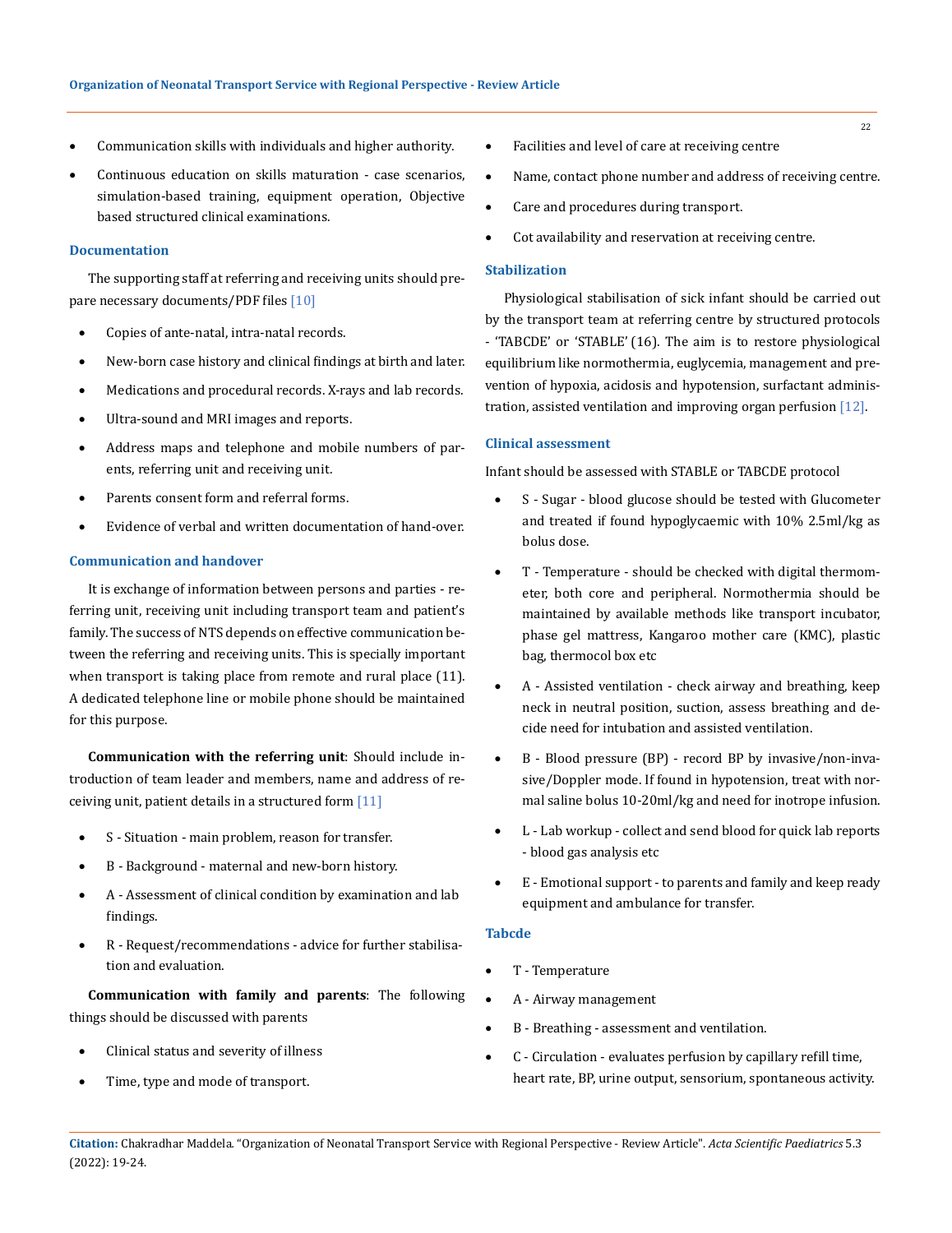- D Drugs dextrose, dopamine, calcium gluconate, normal saline, surfactant, epinephrine, morphine, midazolam etc
- E Emotional support

#### **Preparation and plan**

Handover - should be carried out in conducive atmosphere in presence of both teams (referring and receiving) and parents, initially with verbal consent at bedside and later with written consent.

While transferring the infant into the transport incubator, the following precautions should be taken

- Transfer should be done by two personnel by using tail lift secure with floor clamps.
- Prevent hypothermia by partially opening the port holes.
- Keep incubator on half side.
- Maximum visibility of infant and monitors.
- Properly secure all tube and catheters
- Secure baby with neo-restrains and equipment with fasten belts.

# **Communication during transport**

The team leader should be available to referring, receiving units and parents throughout journey by mobile phone. He should update the clinical status of infant and communicate any emergency/ untoward incident to all the three groups.

### **Feedback communication and takeover**

Once the infant reached the receiving centre, the team leader should communicate the clinical status of the infant, probable diagnosis, prognosis, hospital stay, finances, insurance, further management and probable date and time of reverse transport.

#### **Parental concerns**

Parents should be given an opportunity to see the baby. They should be given liberty to ask any questions and concerns regarding the status and care of the baby. They should be explained about the state of illness and need for further care and invited to accompany the transport team in the ambulance.

#### **Family centred care (FCC)**

FCC may not possible be in transport environment due to reasons like severity of sickness of infant and need for fast transfer to level 3 care unit. Invite parents to accompany the baby in ambulance.

#### **Neonatal air transport**

This is not a main transport system at our place but occasionally used for transporting babies with specific clinical conditions like infant cardiac surgeries at distant cities after initial road transport. Whereas neonatal air transport is an integral part of sick patient transport system in many developed countries especially Australia, USA and UK (Scotland, Wales and England). Both pressurized (fixed wing aircrafts) and unpressurized aircrafts (Helicopters) can be used for air transport. There are concerns need to be mentioned here specific to air transport like [13]

Air transport is costly

- At risk of high-altitude effects
- Noise issue (>125dB)
- **Vibration**
- Acceleration and deceleration effects on sick and tiny babies
- Space availability
- • Gases may expand at high altitudes and expansion of air leaks
- Thermal control in Helicopter transport
- If baby deteriorates, cannot immediately be landed but at nearby airport after approval for emergency landing.

### **Quality governance**

In spite of optimum care during transport, emergency situation, infant death, accidents can occur  $[14]$ . These incidents should be reported and resolved with policy guidelines. Quality assurance and incident review should be submitted to state review bodies [15].

### **Legal issues**

Medico-legal issues arise due to inadequate information and poor communication between the clients and care givers. Anticipate legal issues when baby dies during transport. When the baby is rapidly deteriorating during transport, ambulance should be taken to the nearest and highest care level hospital and stabilised or if baby dies, death certificate should be issued.

**Citation:** Chakradhar Maddela*.* "Organization of Neonatal Transport Service with Regional Perspective - Review Article". *Acta Scientific Paediatrics* 5.3 (2022): 19-24.

23